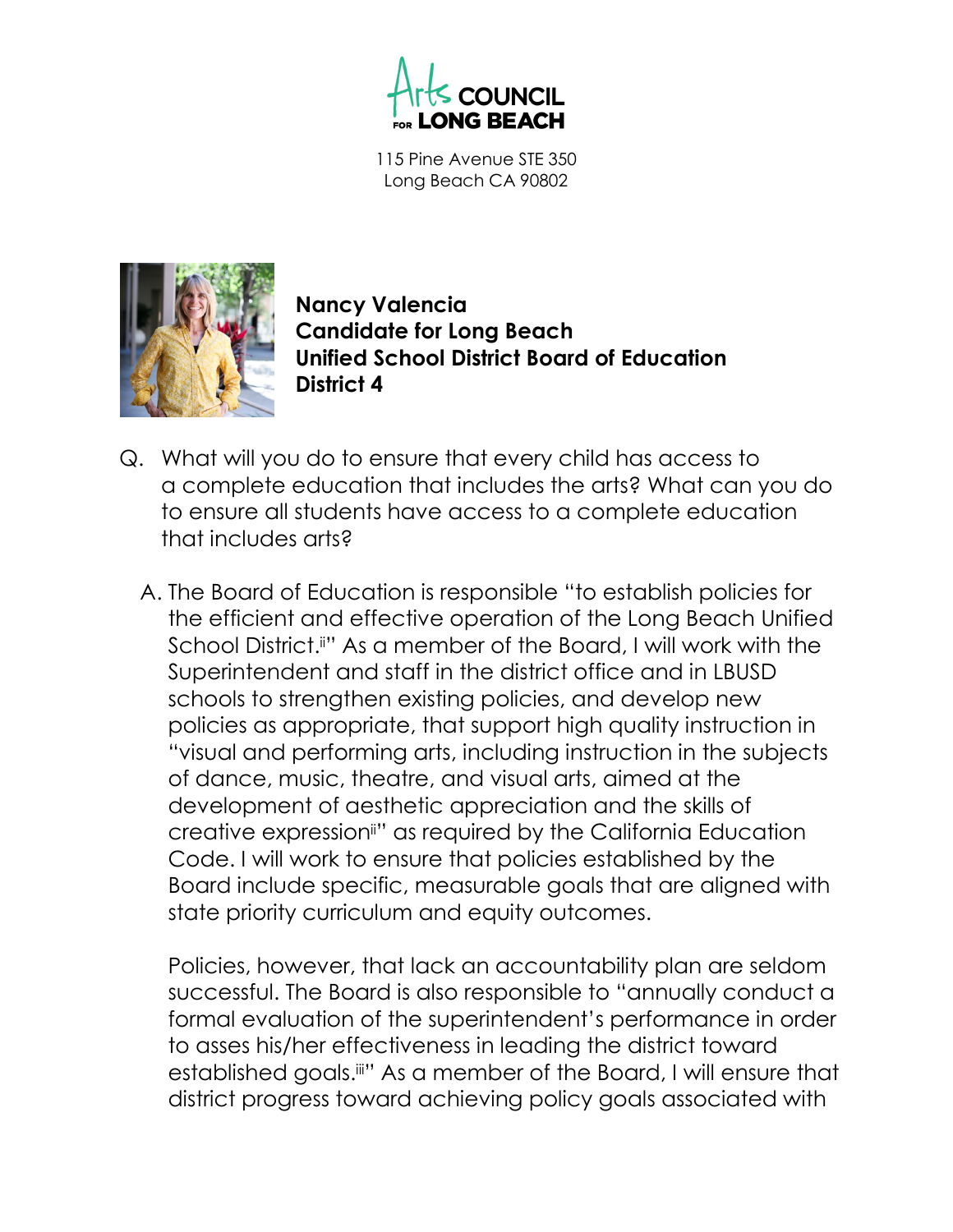

115 Pine Avenue STE 350 Long Beach CA 90802

visual and performing arts instruction is considered as one of the criteria during the annual evaluation of the superintendent.

Of course, the Board has a fiduciary responsibility as well to ensure that the district operates in a fiscally prudent manner. Measure B on the March 3, 2020 ballot levies a City of Long Beach hotel bed tax that would provide much needed support for arts education in schools.

- Q. What role do you think the arts can play in supporting key priorities of the district, such as reducing the dropout rate, closing the achievement gap, and preparing more students for college eligibility and/or meaningful careers?
- A. I believe strongly, and research has long indicated, that among the benefits of arts education is the unique ability "to reach, motivate, and capture the attention of students.iv" Arts education can also have a particularly powerful effect on the acquisition of language and help resolve equity disparities especially for ESL students, "whose speaking and writing is enhanced when they can sing, dance, or draw an idea out prior to writing about it or speaking about it.v" In addition, arts education is a key component of more recently developed interdisciplinary instructional models that provide strategies for students to express complex subject matter from science, mathematics, social science, and other fields through artsbased methods.